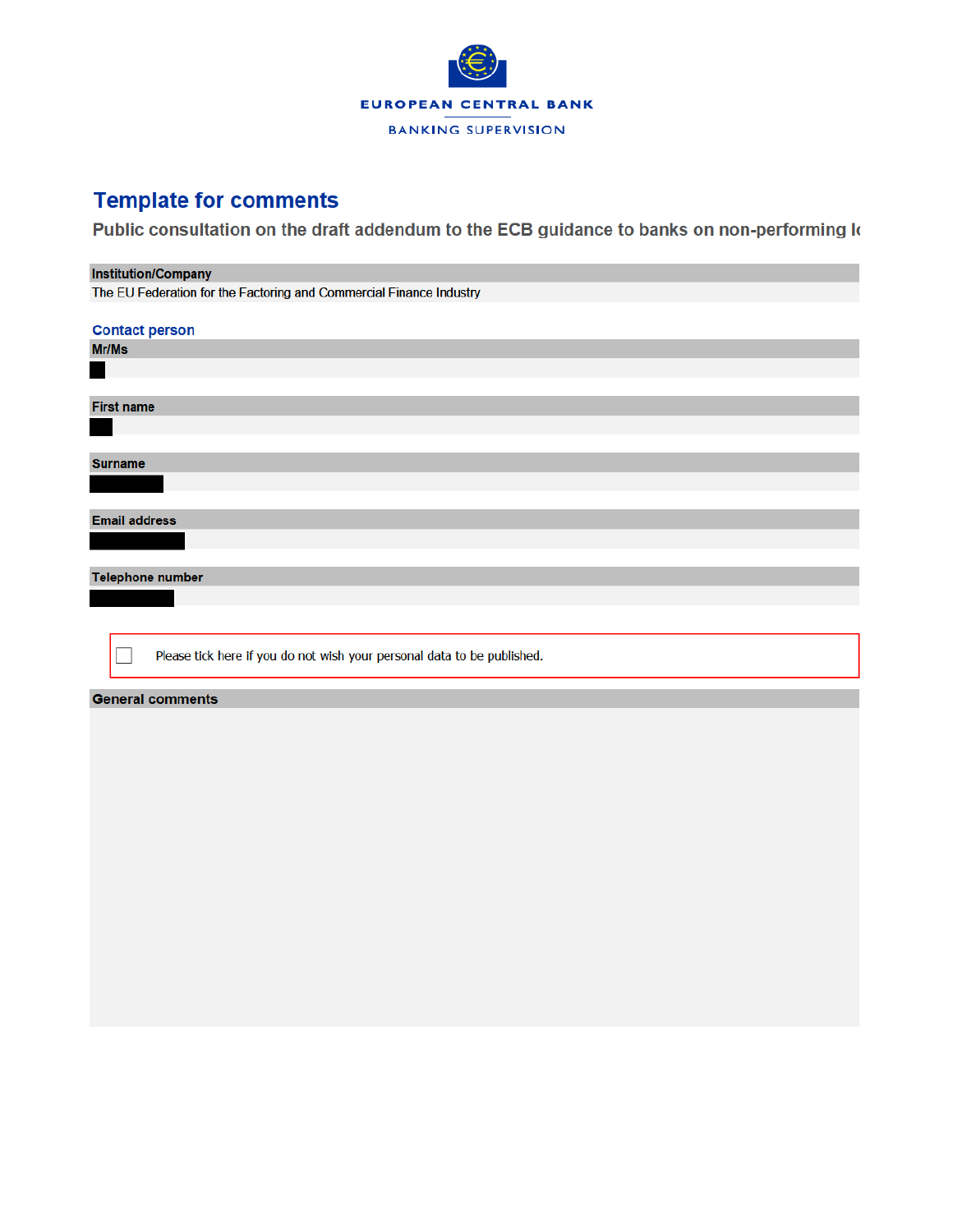## **Template for comments**

**Public consultation on the draft addendum to the ECB guidance to banks on non-performing loans**

## **Please enter all your feedback in this list.**

**When entering feedback, please make sure that:** 

 **- each comment deals with a single issue only;**

- **you indicate the relevant article/chapter/paragraph, where appropriate;**
- **you indicate whether your comment is a proposed amendment, clarification or deletion.**

| Deadline: |                        | 8 December 2017 |      |                           |                                                                                                                                                                                                                                                                                                                                                                                                                                                                                                                                                                                                                                                                                                                                                                                                                                                                                                                                                                                                                                                                                                                                                                    |                                                                                                          |                      |               |
|-----------|------------------------|-----------------|------|---------------------------|--------------------------------------------------------------------------------------------------------------------------------------------------------------------------------------------------------------------------------------------------------------------------------------------------------------------------------------------------------------------------------------------------------------------------------------------------------------------------------------------------------------------------------------------------------------------------------------------------------------------------------------------------------------------------------------------------------------------------------------------------------------------------------------------------------------------------------------------------------------------------------------------------------------------------------------------------------------------------------------------------------------------------------------------------------------------------------------------------------------------------------------------------------------------|----------------------------------------------------------------------------------------------------------|----------------------|---------------|
| <b>ID</b> | <b>Chapter</b>         | Paragraph       | Page | <b>Type of</b><br>comment | <b>Detailed comment</b>                                                                                                                                                                                                                                                                                                                                                                                                                                                                                                                                                                                                                                                                                                                                                                                                                                                                                                                                                                                                                                                                                                                                            | Concise statement as to why your<br>comment should be taken on board                                     | Name of<br>commenter | Personal data |
|           | 11 - Background        |                 |      | Clarification             | The "Addendum" states that "This addendum does not intend to substitute or supersede any applicable regulatory or accounting<br>requirement or quidance from existing EU requlations or directives and their national transpositions, applicable national requlation<br>of accounting, binding rules and quidelines of accounting standard setters or equivalent, or guidelines issued by the European<br>Banking Authority (EBA)". However, we underline our concern with the statement within this Addendum that the SSM expects and<br>asks institutions to "comply or explain". Consequently we consider that those expectations cannot be really considered as "non-<br>binding". We also see significant conflict with existing applicable accounting rules (both at national and international level) and in<br>particular with IFRS 9. Furthermore, we wish to highlight that the Addendum addresses an issue that requires primary legislation.<br>As a result we believe that the proposed approach far exceeds the powers of the SSM: In our opinion, the addendum should not<br>havelegal force because non-compliance would trigger Pillar 2 effects. | We believe the Addendum conflicts with<br>existing accounting rules and exceeds the<br>powers of the SSM |                      | Publish       |
|           | 21 - Background        |                 |      | Clarification             | For an issue of such importance, we are uncomfortable with the lack of coordination between the European bodies (two ongoing<br>consultations on the same topic are resulting in different approaches by the European Commission and the ECB). Additionally,<br>there is insufficient time to analyse the framework, provide an impact assessment or propose appropriate solutions to the<br>numerous issues that the proposal raises.                                                                                                                                                                                                                                                                                                                                                                                                                                                                                                                                                                                                                                                                                                                             | Lack of coordination generates uncertainty<br>in institutions and markets                                |                      | Publish       |
|           | 2 - General<br>Concept |                 |      | Deletion                  | The calendar approach is not consistent with the prudential and accounting systems that have been the basis of the current<br>regulatory environment (CRD/CRR, IFRS 9), which are reliant upon the institutions' own internal estimates of expected loss.                                                                                                                                                                                                                                                                                                                                                                                                                                                                                                                                                                                                                                                                                                                                                                                                                                                                                                          | Inconsistency between the calendar<br>approach and current prudential and<br>accounting regulations.     |                      | Publish       |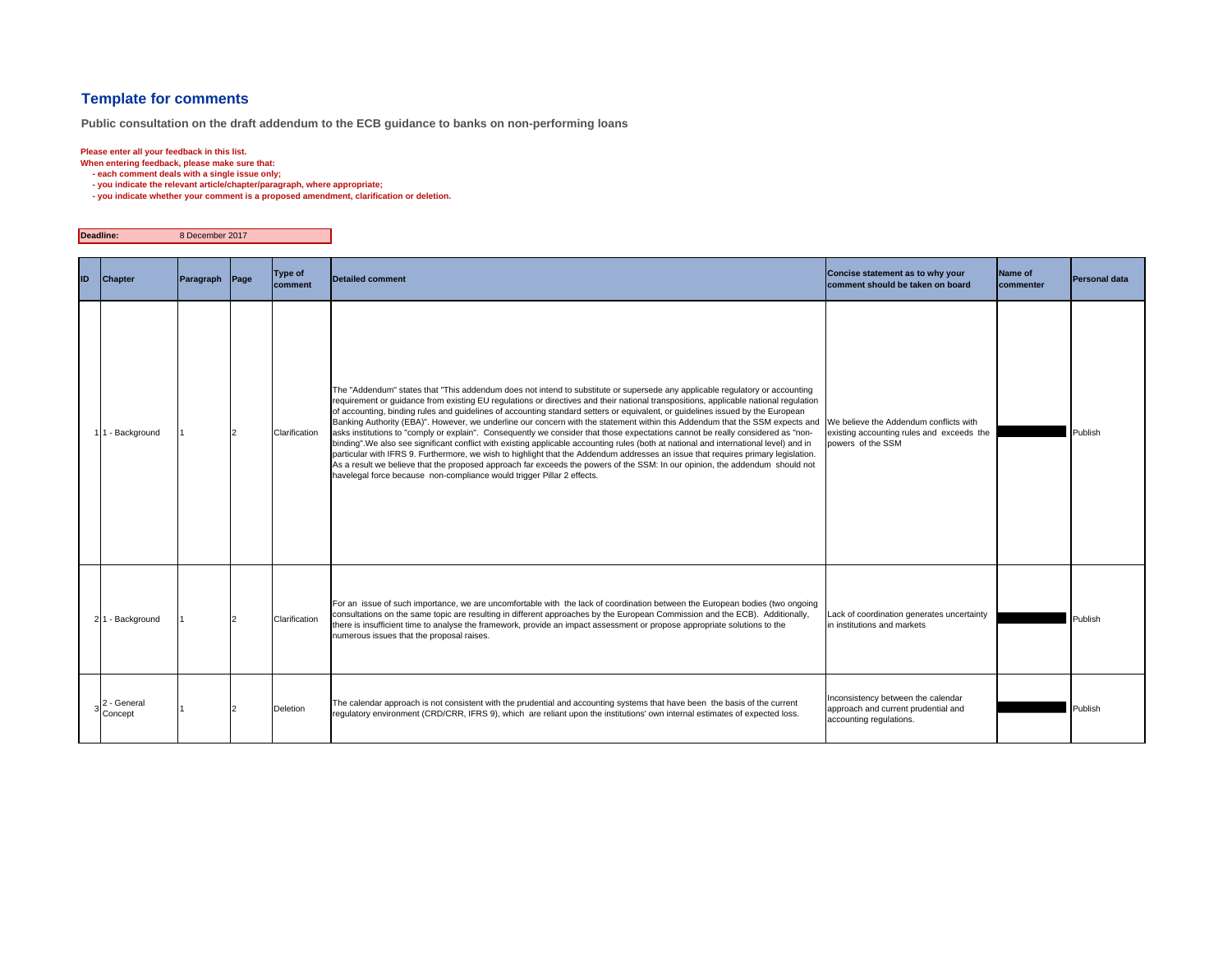| 2 - General<br>Concept                    | 2.1 |    | Deletion      | This addendum will be applicable as of its date of publication. Finally, the backstops are applicable at a minimum to new NPEs<br>classified as such from January 2018 onward". We advise that the deadline for the consultation and the date of application are<br>too close. The Addendum would impact significantly on business models and operations if adopted. Moreover, as the institutions<br>are already engaged in the implementation of IFRS 9, requiring significant effort, we believe that the implementation of any<br>further new requirement should be postponed until at least one year following the implementation of IFRS 9. Indeed, one of the<br>main innovations of IFRS 9 is that it introduces forward-looking provisioning based on expected credit loss. We therefore strongly<br>suggest that we await the results of implementing IFRS 9 before introducing another piece of regulation which appears to conflict<br>with it.                                                                                                                                                                                                                                                                           | The discussion should be postponed by at<br>least one year, by which time the impact of<br>implementing IFRS 9 can be<br>measured. The Addendum appears to<br>conflict with IFRS 9, which aims to improve<br>the adequacy of provisioning. | Publish |
|-------------------------------------------|-----|----|---------------|---------------------------------------------------------------------------------------------------------------------------------------------------------------------------------------------------------------------------------------------------------------------------------------------------------------------------------------------------------------------------------------------------------------------------------------------------------------------------------------------------------------------------------------------------------------------------------------------------------------------------------------------------------------------------------------------------------------------------------------------------------------------------------------------------------------------------------------------------------------------------------------------------------------------------------------------------------------------------------------------------------------------------------------------------------------------------------------------------------------------------------------------------------------------------------------------------------------------------------------|--------------------------------------------------------------------------------------------------------------------------------------------------------------------------------------------------------------------------------------------|---------|
| $5\frac{2}{6}$ - General<br>Concept       |     |    | Clarification | We would like however to underline some potential pitfalls of the approach that could generate practical implementation issues:<br>Potential conflict with the CRR treatment for credit risk, as the approach does not explain the effects of the deduction on risk<br>weighted assets (150% for default exposures under the standardised approach). It appears that the waiver that allows for a<br>weight of 100% instead of 150% for NPEs that are impaired by more than 20% of their value is being questioned in the evolution<br>of the Basel agreement. Consequently, there could be double counting of risk;<br>Conflict with national laws or international regulations, such IFRS 9, providing different principles for loan loss provisioning;<br>Conflict between the legal validity of collateral/quarantees and the proposed approach to consider only collateral eligible for<br>credit risk mitigation purposes;<br>Conflict with insolvency frameworks that are more and more oriented to encourage the continuity of businesses. Under this<br>proposal institutions will be incentivised to enforce security immediately any client enters into a default status, thus reducing the<br>likelihood of its survival. | A calendar approach to provisioning would<br>raise a number of unintended<br>consequences.                                                                                                                                                 | Publish |
| 5 - Related<br>6 supervisory<br>reporting |     | 12 | Amendment     | 'All banks should report to their respective JSTs at least on an annual basis the coverage levels by NPE vintage, with regard to<br>the newly classified NPEs after 1 January 2018." We disagree. We should consider the profound impact of such an approach on<br>the institutions' credit policies. The proposed approach should apply only to newly originated exposures and not to newly<br>classified NPEs in order to avoid bias. For revolving facilities, any backstop should apply to new client relationships starting from<br>the cut-off date.                                                                                                                                                                                                                                                                                                                                                                                                                                                                                                                                                                                                                                                                            | Impacts on credit policies suggest the<br>change should apply only to newly<br>originated loans                                                                                                                                            | Publish |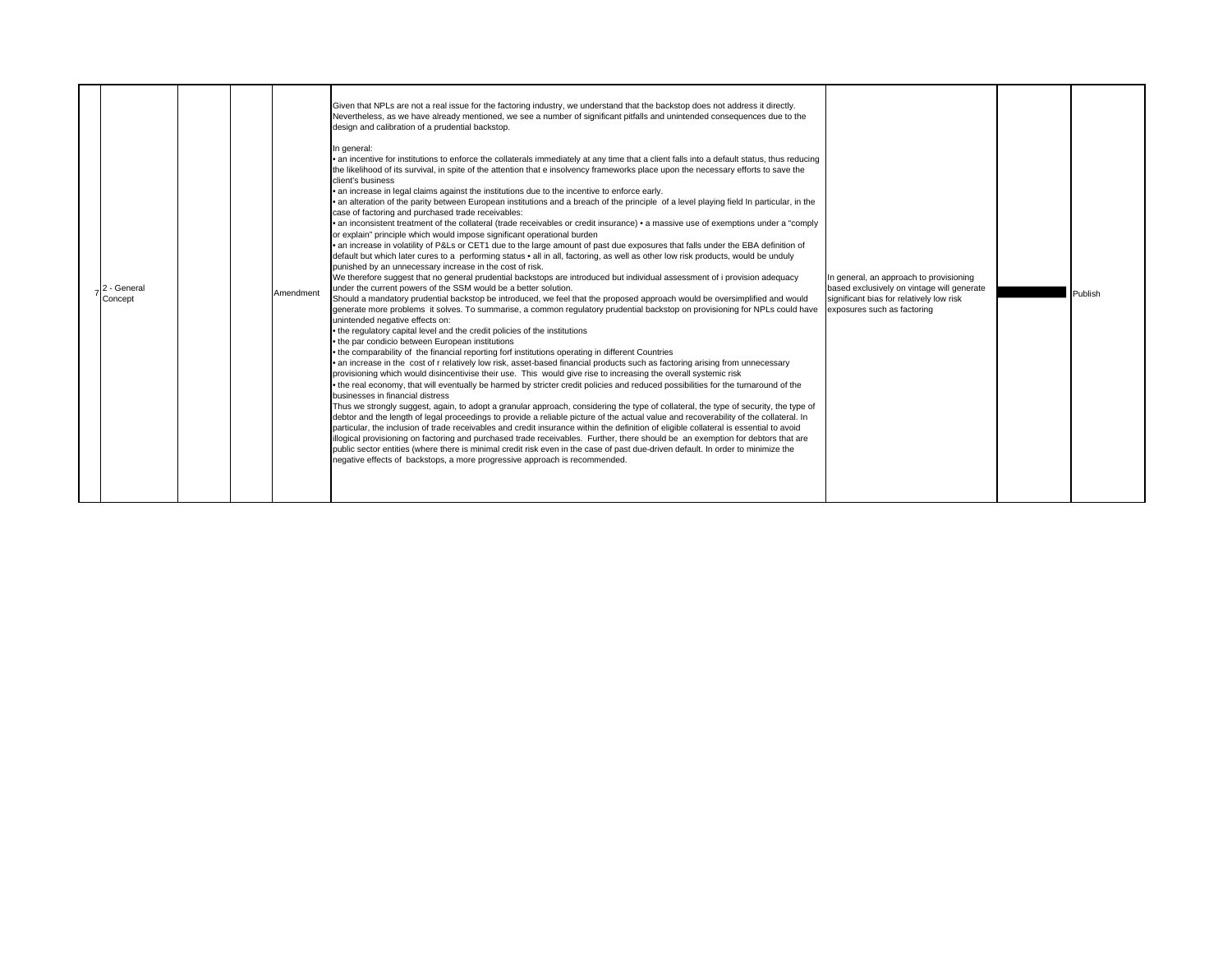| 8 3 - Definitions                             | 3.2 |    | Amendment | we are concerned with the very definition of "secured NPLs", intended here as "covered by eligible credit protection". Indeed, the<br>factoring industry presents different characteristics: it is based upon the purchase by a bank or finance company of trade<br>receivables, against which the factor advances part or all of the purchase price . (Any remainder is paid across to the client when<br>the factor collects payment from the debtor) This form of asset-based lendingcomprises a revolving facility, made available to the<br>client.<br>The purchase agreement (depending on the legal context) provides recourse to the client if the debtor fails to makethe payment,<br>unless the factor agrees to underwrite the risk of the receivables, upon request from the client, under a "without recourse"<br>agreement. It is useful to highlight that from a legal point of view "recourse to the client" means that the factor's risk is, in the first<br>instance, related to the payment by the debtor of its debt arising from the receivables. The recourse to the client only occurs<br>when the debtor is unable to pay.<br>According to IAS 39 and IFRS 9, the balance sheet exposures generated by such purchase depends on the substantial transfer<br>of all risk and rewards of the receivable. To make it simple, the factor shows an exposure to the debtor of the purchased<br>receivables when the assignment trasfers substantially all risks and rewards and an exposure to the client otherwise. Please note<br>that across Europe the International Financial Reporting Standards are not applied uniformly, so that the factoring transaction is<br>not represented in the same way in all locations. Differing accounting standards may provide different rules for provisioning:<br>According to the CRR, purchased trade receivables are not considered as eligible credit protection for the purposes of credit risk<br>mitigation except under some circumstances, for Internal Rating Based Models (see artt. 199, 209 and 230). The CRR also allows<br>the adoption, under the IRB approach, for specific approaches to the estimate of expected credit loss in the case of purchased<br>trade receivables that rest on the role of the underlying receivables as the primary source for reimbursement (see artt. 153, 154 e<br>$184$ .<br>Wwhen a factor purchases trade receivables, it often obtains further protection through insurance policies offered by a trade credit<br>insurance company. Such policies can combine both recourse and non recourse agreement, in the latter case operating as a re-<br>insurance of the debtor risk underwritten by the factor. Although they provide very effective protection, credit insurance policies<br>are usually not eligible as credit protection under the CRM framework.<br>In both the above-mentioned situations, according to the proposed model, the factor would have an unsecured exposure while,<br>actually, it has strong collateralprovided by the purchased trade receivables and/or re-insurance., In Italy, according to recent<br>figures, the factoring industry shows a significantly lower NPL ratio than traditional banking, respectively 7% (5.4% unlikely to pay)<br>vs 15% (14.8% unlikely to pay). The numbers are even more compelling when looking at the full EU picture: data from the EUF<br>White Paper on Factoring and Commercial Finance show that the total cost of risk in factoring is immaterial compared to that of<br>banks (0.09% vs 0.32% in low risk Countries, 0.43% vs 1.6% in high risk Countries).<br>We strongly challenge the assumption that factoring represents a form of unsecured lending and advise that every approach<br>based on that assumption would generate bias in provisioning.<br>Usually, such collateral provides benefit in the short term. However, in the case of legal proceedings, it is not uncommon for<br>enforcement to take many months or even years (such as in the case of public sector entities which are subject to administrative<br>procedures). There is no reason to penalize factoring exposures by way of a minimum level of provisioning or deduction from the<br>regulatory capital. We therefore suggest that a backstop model on provisioning built on a separation between "secured" and<br>"unsecured" exposures is too simplified and is likely to introduce bias.<br>Moreover, we wish to underline that, due to the link with late payments in trade relationships, the factoring industry shows, in<br>some Countries more than in others, a significantly larger amount of default exposures where many debtors appear to be in<br>default due to the 90 days past due ruleSuch technical defaults are not normally a real indicator of increasing risk, but reflect the<br>payment behaviour of a business or industry. Thus, the cure ratio of those past due exposures is very high (Assifact estimates<br>that for Italy only 1.72% of new unlikely to pay exposures in 2016 in factoring came from exposures that were past due over 90<br>days). The coverage ratio on those exposures is lower than in traditional banking reflecting the above-mentioned overestimation<br>of default due to late payment<br>We wish to underline that if a prudential backstop is applied it would unnecessarily exacerbate volatility in the profitability and/or<br>prudential CET1 of factoring companies . Indeed, it is highly probable that such unnecessary increased provisions would be<br>compensated by recoveries in the following quarter(s) or year. | The definition of "eligible credit protection to<br>secure exposures" must be clarified and<br>amended to clearly include trade<br>receivables and credit insurance | Publish |
|-----------------------------------------------|-----|----|-----------|----------------------------------------------------------------------------------------------------------------------------------------------------------------------------------------------------------------------------------------------------------------------------------------------------------------------------------------------------------------------------------------------------------------------------------------------------------------------------------------------------------------------------------------------------------------------------------------------------------------------------------------------------------------------------------------------------------------------------------------------------------------------------------------------------------------------------------------------------------------------------------------------------------------------------------------------------------------------------------------------------------------------------------------------------------------------------------------------------------------------------------------------------------------------------------------------------------------------------------------------------------------------------------------------------------------------------------------------------------------------------------------------------------------------------------------------------------------------------------------------------------------------------------------------------------------------------------------------------------------------------------------------------------------------------------------------------------------------------------------------------------------------------------------------------------------------------------------------------------------------------------------------------------------------------------------------------------------------------------------------------------------------------------------------------------------------------------------------------------------------------------------------------------------------------------------------------------------------------------------------------------------------------------------------------------------------------------------------------------------------------------------------------------------------------------------------------------------------------------------------------------------------------------------------------------------------------------------------------------------------------------------------------------------------------------------------------------------------------------------------------------------------------------------------------------------------------------------------------------------------------------------------------------------------------------------------------------------------------------------------------------------------------------------------------------------------------------------------------------------------------------------------------------------------------------------------------------------------------------------------------------------------------------------------------------------------------------------------------------------------------------------------------------------------------------------------------------------------------------------------------------------------------------------------------------------------------------------------------------------------------------------------------------------------------------------------------------------------------------------------------------------------------------------------------------------------------------------------------------------------------------------------------------------------------------------------------------------------------------------------------------------------------------------------------------------------------------------------------------------------------------------------------------------------------------------------------------------------------------------------------------------------------------------------------------------------------------------------------------------------------------------------------------------------------------------------------------------------------------------------------------------------------------------------------------------------------------------------------------------------------------------------------------------------------------------------------------------------------------------------------------------------------------------------------------------------------------------------------------------------------------------------------------------------------------------------------------------------------------------------------------------------------------------------------------------------------------------------------------------------------------------------------------------------------------------------------------------------------------------------------------------------------------------------------------------------------------------------------------------------------------------------------------------------------------------------------------------------------------------------------------------------------------------------------------------------------------------------------------------------------------------------------------------------|---------------------------------------------------------------------------------------------------------------------------------------------------------------------|---------|
| 4 - Prudential<br>9 provisioning<br>backstop  | 4.2 | 10 | Amendment | We note that the calibration lacks of any justification and statistical reference. We feel that the calibration of the approach should<br>not be set arbitrarily but should take into consideration the length of legal proceedings to enforce the loan, which is different from<br>country to country, so that any EU common backstop would breach the principle of a level playing field approach if not properly<br>adjusted. Should a regulatory prudential backstop be implemented, we suggest that the National Supervision Authority should<br>make such adjustments in order to get a consistent balance between the expectations of the EU Supervisors, the needs of the<br>banking industry and the need for transparency in financial reports for the benefit of investors.                                                                                                                                                                                                                                                                                                                                                                                                                                                                                                                                                                                                                                                                                                                                                                                                                                                                                                                                                                                                                                                                                                                                                                                                                                                                                                                                                                                                                                                                                                                                                                                                                                                                                                                                                                                                                                                                                                                                                                                                                                                                                                                                                                                                                                                                                                                                                                                                                                                                                                                                                                                                                                                                                                                                                                                                                                                                                                                                                                                                                                                                                                                                                                                                                                                                                                                                                                                                                                                                                                                                                                                                                                                                                                                                                                                                                                                                                                                                                                                                                                                                                                                                                                                                                                                                                                                                                                                                                                                                                                                                                                                                                                                                                                                                                                                                                                                                               | A "one size fits all" calibration would disrupt<br>the level playing field principle: Country-<br>specific adjustment must be allowed                               | Publish |
| 4 - Prudential<br>10 provisioning<br>backstop | 4.2 | 10 | Amendment | One should also discriminate according to the counterparty: an unsecured loan to a business and an unsecured loan to a public<br>administration bear very different risk profiles (credit risk is almost non existent in the latter case, even though the enforcement of<br>the loan may take a long time). Debtor exposures that are public sector entities should be exemptfrom minimum levelsof<br>provisioning.                                                                                                                                                                                                                                                                                                                                                                                                                                                                                                                                                                                                                                                                                                                                                                                                                                                                                                                                                                                                                                                                                                                                                                                                                                                                                                                                                                                                                                                                                                                                                                                                                                                                                                                                                                                                                                                                                                                                                                                                                                                                                                                                                                                                                                                                                                                                                                                                                                                                                                                                                                                                                                                                                                                                                                                                                                                                                                                                                                                                                                                                                                                                                                                                                                                                                                                                                                                                                                                                                                                                                                                                                                                                                                                                                                                                                                                                                                                                                                                                                                                                                                                                                                                                                                                                                                                                                                                                                                                                                                                                                                                                                                                                                                                                                                                                                                                                                                                                                                                                                                                                                                                                                                                                                                                  | Public Sector debtors deserve an<br>exemption from minimum provisioning due<br>to the absence of real credit risk                                                   | Publish |